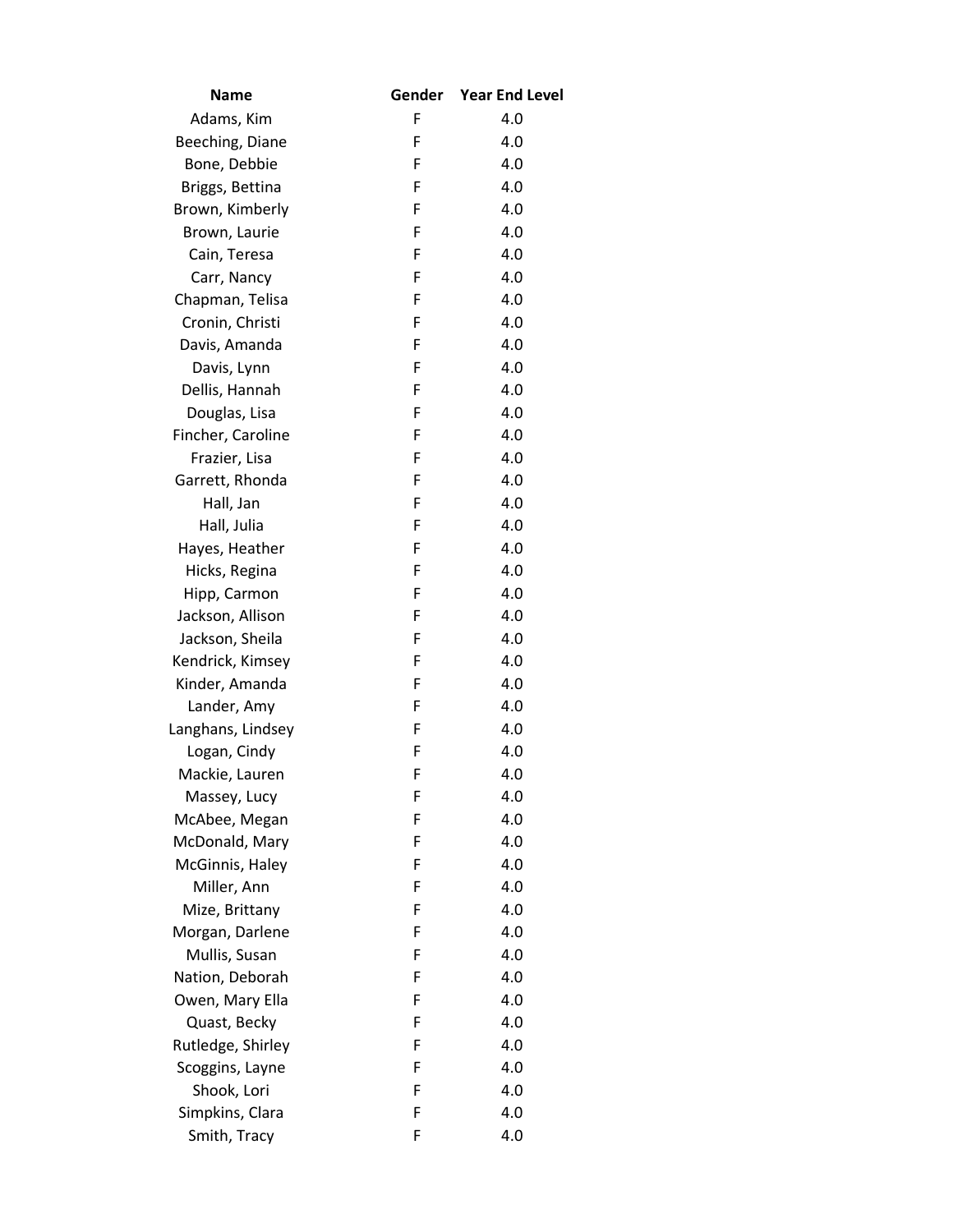| Stokes, Tisha          | F | 4.0 |
|------------------------|---|-----|
| Suskind, Joy           | F | 4.0 |
| Thompson, Dana         | F | 4.0 |
| Valancius, Cathryn     | F | 4.0 |
| Walker, Mallory        | F | 4.0 |
| Waller, Rebekah        | F | 4.0 |
| Whitehurst, Terri      | F | 4.0 |
| Williams, Olivia       | F | 4.0 |
| Woodard, Joni          | F | 4.0 |
| Woods, Christina       | F | 4.0 |
| yandell, teresa        | F | 4.0 |
| Bailey, Jerron         | M | 4.0 |
| Barnes, Jeff           | M | 4.0 |
| Bennett, Steve         | M | 4.0 |
| Best, jeremy           | M | 4.0 |
| Chang, Raymond         | M | 4.0 |
| Charles, Lee           | M | 4.0 |
| Corbin, Samuel         | M | 4.0 |
| Davis, Brett           | M | 4.0 |
| Dawson, Dave           | M | 4.0 |
| Dudley, Russell        | M | 4.0 |
| Ellington, Kent        | M | 4.0 |
| Galenzoski, James      | M | 4.0 |
| Gilbert, Jeff          | M | 4.0 |
| Hill, Richard          | M | 4.0 |
| Huynh, JJ              | M | 4.0 |
| krnjic, edis           | M | 4.0 |
| Landry, Michael        | M | 4.0 |
| Luna Maciel, Alejandro | M | 4.0 |
| McGhee, Danny          | M | 4.0 |
| Mize, Jonathan         | M | 4.0 |
| Pandya, Nishad         | M | 4.0 |
| Payne, Eddie           | M | 4.0 |
| Pierce, Andrew         | M | 4.0 |
| Reeves, Eddie          | M | 4.0 |
| Remillard, Joe         | M | 4.0 |
| Short, Michael         | M | 4.0 |
| Silvers, Rodney        | M | 4.0 |
| Sizemore, Dallas       | M | 4.0 |
| Smith, Chris           | M | 4.0 |
| Snyder, Rudy           | M | 4.0 |
| Stoicoff, John         | M | 4.0 |
| Stokes, Eddie          | M | 4.0 |
| Towe, Jeramy           | M | 4.0 |
| Turem, Barry           | M | 4.0 |
| vandenburg, wayne      | M | 4.0 |
| walker, lance          | M | 4.0 |